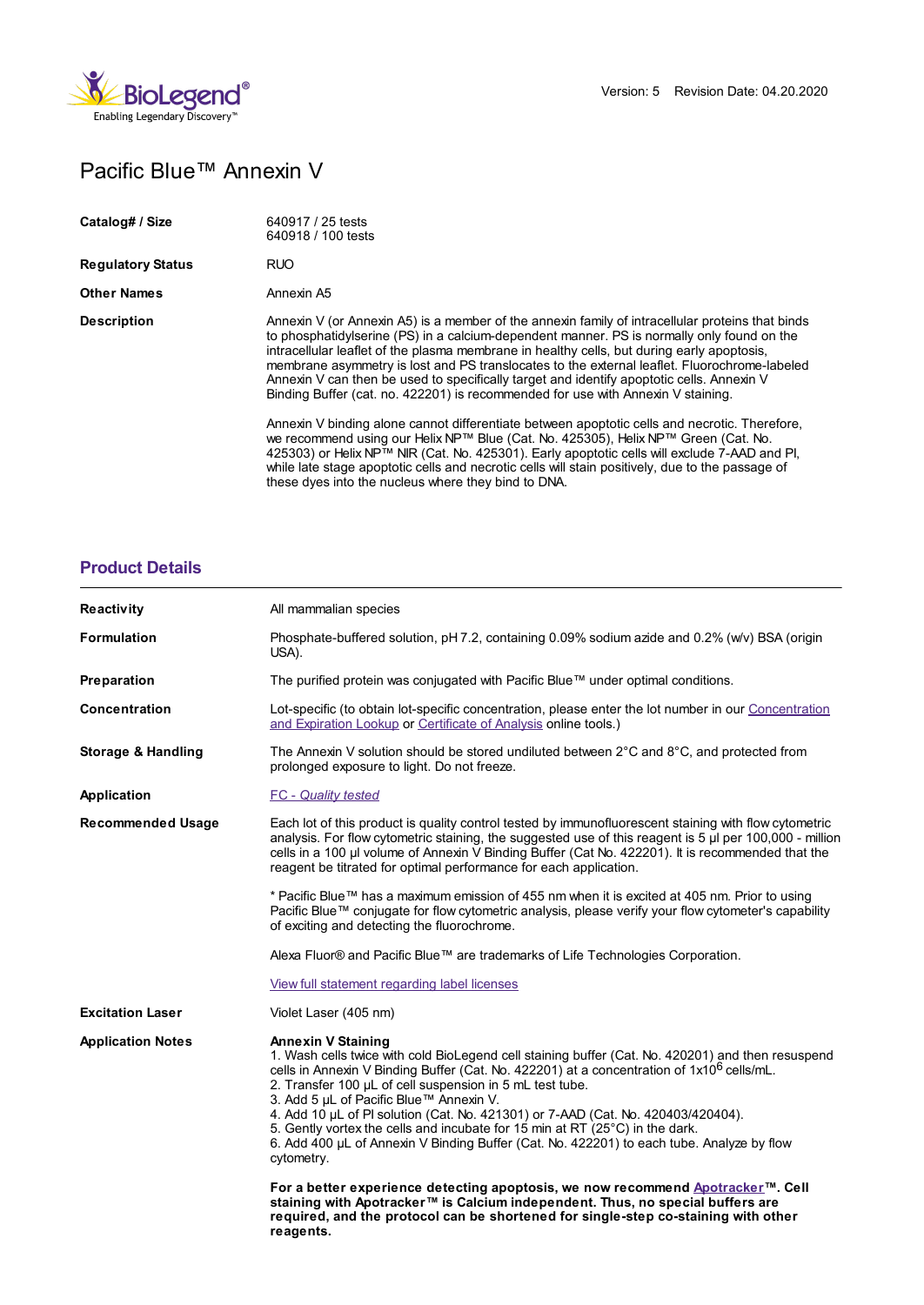## **Application References**

**(PubMed link indicates BioLegend citation)**

- 
- 1. Gordy C, *et al.* 2011 *Blood* 117:618. [PubMed](http://www.ncbi.nlm.nih.gov/pubmed/20980680?dopt=Abstract) 2. Jia W, *et al.* 2011. *J. Immunol.* 186:5313. [PubMed](http://www.ncbi.nlm.nih.gov/pubmed/21421856?dopt=Abstract) 3. Naegele M, *et al.* 2012. *J. Neuroimmunol.* 242:60. [PubMed](http://www.ncbi.nlm.nih.gov/pubmed?term=22169406)
- 4. Jenke AC, *et al.* 2013. *PLoS One.* 8:e55636. [PubMed](http://www.ncbi.nlm.nih.gov/pubmed/?term=23409010)
	-
- 5. Oh J, *et al.* 2013. *J Exp Med.* 210:1069. [PubMed](http://www.ncbi.nlm.nih.gov/pubmed/23712430?dopt=Abstract) 6. Hasan S, *et al.* 2013. *Blood.* 122:1464. [PubMed](http://www.ncbi.nlm.nih.gov/pubmed/23863895?dopt=Abstract)
- 7. Zhao BB, *et al.* 2013. *PLoS One.* 8:77008. [PubMed](http://www.ncbi.nlm.nih.gov/pubmed/?term=24130824)
- 8. Mihaly SR, *et al.* 2014. *PLoS One.* 9:94982. [PubMed](http://www.ncbi.nlm.nih.gov/pubmed/?term=24736749)
- 9. Miyazawa M, *et al.* 2014. *Mol Biol Cell.* 25:2116. [PubMed](http://www.ncbi.nlm.nih.gov/pubmed/24807908?dopt=Abstract)
- 10. Yabas M, *et al.* 2014. *J Biol Chem.* 289:19531. [PubMed](http://www.ncbi.nlm.nih.gov/pubmed/24898253?dopt=Abstract)
- 11. Burbulla LF, *et al.* 2014. *Cell Death Dis.* 5:1180. [PubMed](http://www.ncbi.nlm.nih.gov/pubmed/?term=24743735)

## **Product Citations**

- 1. Silginer M, *et al.* 2017. Cell Death Dis. 10.1038/cddis.2017.171. [PubMed](https://www.ncbi.nlm.nih.gov/pubmed/28425987)
- 2. Hejna M, *et al.* 2017. Sci Rep. 10.1038/s41598-017-12165-1. [PubMed](https://www.ncbi.nlm.nih.gov/pubmed/28931937)
- 3. Petrillo C, *et al.* 2018. Cell Stem Cell. 1.527777778. [PubMed](https://www.ncbi.nlm.nih.gov/pubmed/30416070)
- 4. Hewitt KJ *et al.* 2017. Developmental cell. 42(3):213-225 . [PubMed](https://www.ncbi.nlm.nih.gov/pubmed/28787589)
- 5. Chen X, *et al.* 2017. Autophagy. 1.204861111. [PubMed](https://www.ncbi.nlm.nih.gov/pubmed/28282266)
- 6. Kranz P, *et al.* 2017. Cell Death Dis. 8:e2986. [PubMed](https://www.ncbi.nlm.nih.gov/pubmed/28796255)
- 7. Gurrion C, *et al.* 2017. J Cancer. 2.323611111. [PubMed](https://www.ncbi.nlm.nih.gov/pubmed/28928876)
- 8. Fontanals–Cirera B, *et al.* 2017. Mol Cell. 68:731. [PubMed](https://www.ncbi.nlm.nih.gov/pubmed/29149598)
- 9. Terlecki–Zaniewicz L, *et al.* 2018. Aging (Albany NY). 1.182638889. [PubMed](https://www.ncbi.nlm.nih.gov/pubmed/29779019)
- 10. Saint Fleur–Lominy S, *et al.* 2018. Cell Rep. 24:3045. [PubMed](https://www.ncbi.nlm.nih.gov/pubmed/30208327)
- 11. Bjørnstad R, *et al.* 2019. Mol Cancer Ther. 1.14375. [PubMed](https://www.ncbi.nlm.nih.gov/pubmed/30679386)
- 12. Angiari S, *et al.* 2020. Cell Metab. 31:391. [PubMed](https://www.ncbi.nlm.nih.gov/pubmed/31761564)
- 13. Ramstead AG, *et al.* 2020. Cell Rep. 30:2889. [PubMed](https://pubmed.ncbi.nlm.nih.gov/32130894)
- 14. Wu Z, *et al.* 2019. Nat Metab. 1:1209. [PubMed](https://pubmed.ncbi.nlm.nih.gov/32395698)
- 15. Mei Y, *et al.* 2020. Nat Commun. 2.661111111. [PubMed](https://pubmed.ncbi.nlm.nih.gov/32576838)
- 16. Uriostegui–Arcos M, *et al.* 2020. Open Biol. 10:200050. [PubMed](https://pubmed.ncbi.nlm.nih.gov/32543350)
- 17. He W 2011. J Immunol. 186:5313. [PubMed](http://www.ncbi.nlm.nih.gov/pubmed/21421856?dopt=Abstract)
- 18. Gordy C, *et al.* 2011. Blood. 117:618. [PubMed](http://www.ncbi.nlm.nih.gov/pubmed/20980680?dopt=Abstract)
- 19. Martel C, *et al.* 2011. PLoS One. 6:e18812. [PubMed](http://www.ncbi.nlm.nih.gov/pubmed/21526204)
- 20. Naegele M, *et al.* 2012. J Neuroimmunol. 242:60. [PubMed](http://www.ncbi.nlm.nih.gov/pubmed?term=22169406)
- 21. Jenke A, *et al.* 2013. PLoS One. 8:e55636. [PubMed](http://www.ncbi.nlm.nih.gov/pubmed/?term=23409010)
- 22. Oh J, *et al.* 2013. J Exp Med. 210:1069. [PubMed](http://www.ncbi.nlm.nih.gov/pubmed/23712430?dopt=Abstract)
- 23. Hasan S, *et al.* 2013. Blood. 122:1464. [PubMed](http://www.ncbi.nlm.nih.gov/pubmed/23863895?dopt=Abstract)
- 24. Zhao B, *et al.* 2013. PLoS One. 8:77708. [PubMed](http://www.ncbi.nlm.nih.gov/pubmed/?term=24130824)
- 25. Mihaly S, *et al.* 2014. PLoS One. 9:94982. [PubMed](http://www.ncbi.nlm.nih.gov/pubmed/?term=24736749)
- 26. Tsuji M 2014. Mol Biol Cell. 25:2116. [PubMed](http://www.ncbi.nlm.nih.gov/pubmed/24807908?dopt=Abstract)
- 27. Yabas M, *et al.* 2014. J Biol Chem. 289:19531. [PubMed](http://www.ncbi.nlm.nih.gov/pubmed/24898253?dopt=Abstract)
- 28. Burbulla L, *et al.* 2014. Cell Death Dis. 5:1180. [PubMed](http://www.ncbi.nlm.nih.gov/pubmed/?term=24743735)
- 29. Lao Z, *et al.* 2015. PLoS One. 10: 0133895. [PubMed](http://www.ncbi.nlm.nih.gov/pubmed/26208323) 30. Yabas M, *et al.* 2016. PLoS One. 11: 0146774. [PubMed](http://www.ncbi.nlm.nih.gov/pubmed/26799398)
- 
- 31. Peiris T, *et al.* 2016. Development. 143: 1697 1709.. [PubMed](http://www.ncbi.nlm.nih.gov/pubmed/27013241) 32. Mascarenhas M, *et al.* 2016. Blood. 127: 2298 - 2309. [PubMed](http://www.ncbi.nlm.nih.gov/pubmed/26864339)
- 33. Khan E, *et al.* 2016. Sci Rep. 6:38104. [PubMed](https://www.ncbi.nlm.nih.gov/pubmed/27924945)
- 34. Guentsch A, *et al.* 2017. Mol Cell Biol. 37: e00236-16. [PubMed](https://www.ncbi.nlm.nih.gov/pubmed/27795296)

**RRID** AB 1279046 (BioLegend Cat. No. 640917) AB\_1279044 (BioLegend Cat. No. 640918)

| <b>Antigen Details</b> |                            |  |
|------------------------|----------------------------|--|
| <b>Biology Area</b>    | Cell Biology, Neuroscience |  |
| Gene ID                | 308                        |  |
| <b>Product Data</b>    |                            |  |